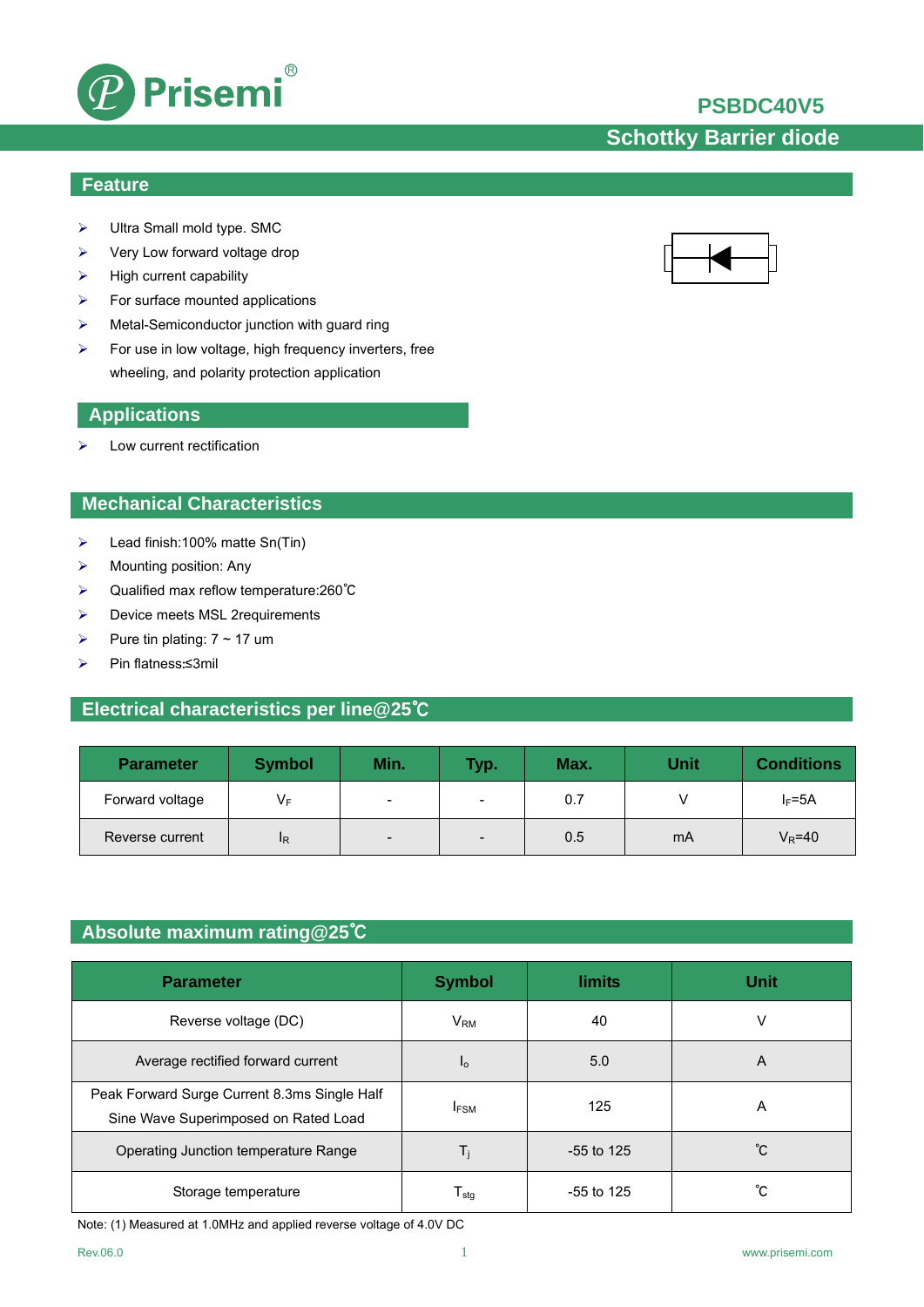## **Typical Characteristics**



Fig 3.Total Capacitance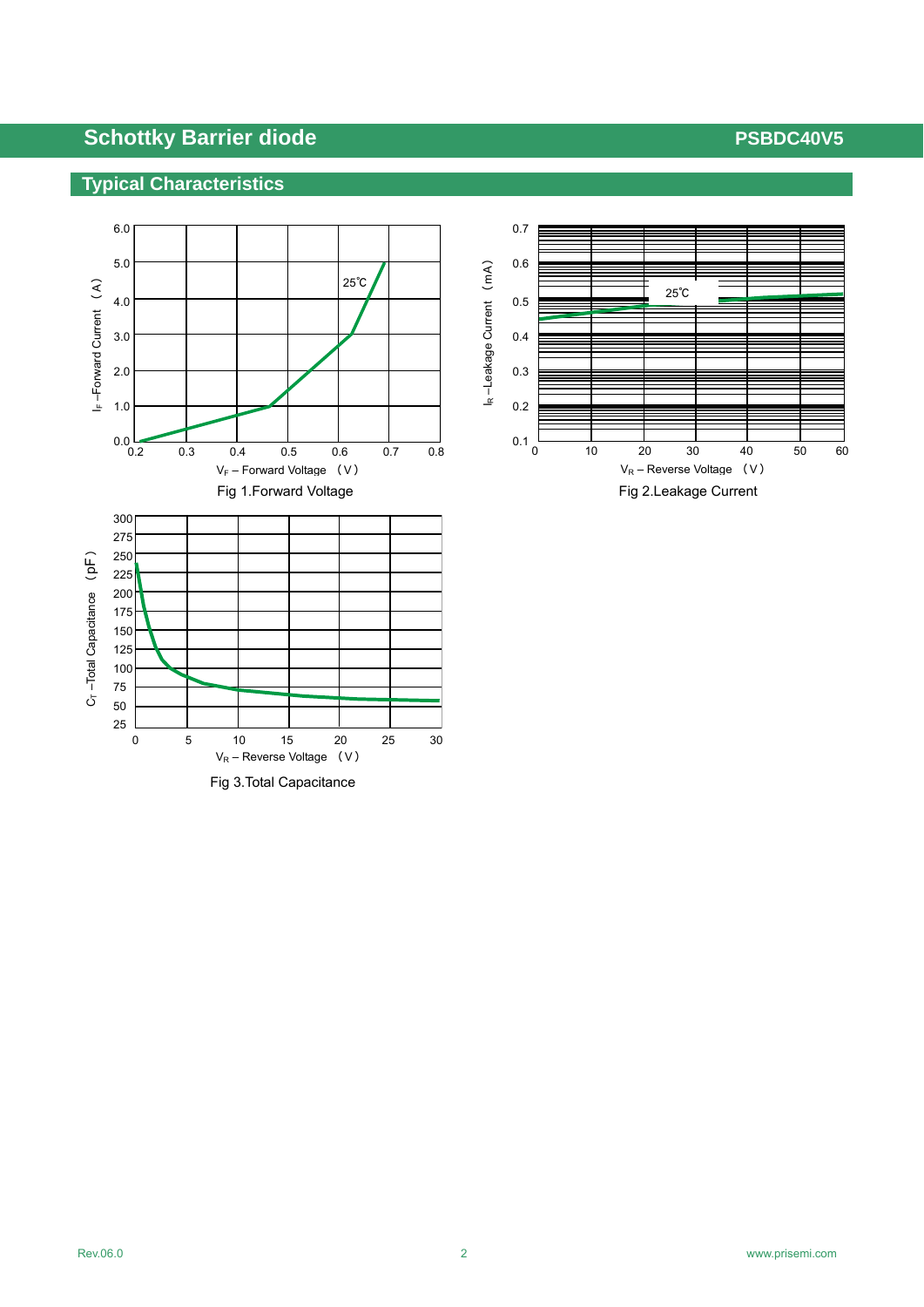## **Solder Reflow Recommendation**













 DIMENSIONS ARE : INCHES (Millimeters)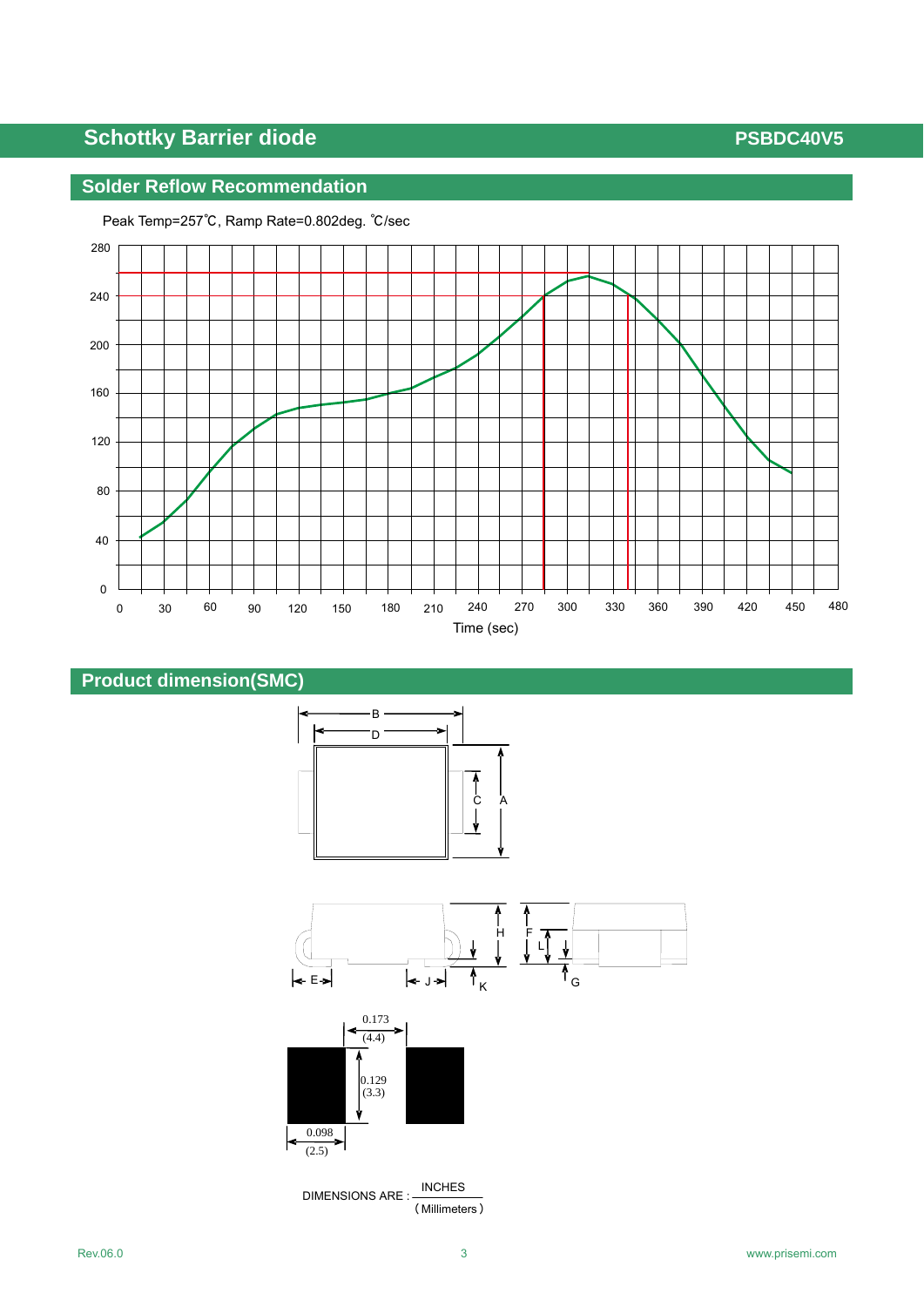|                  | <b>Inches</b> |            | <b>Millimeters</b> |            |  |
|------------------|---------------|------------|--------------------|------------|--|
| <b>Dimension</b> | <b>MIN</b>    | <b>MAX</b> | <b>MIN</b>         | <b>MAX</b> |  |
| A                | 0.220         | 0.245      | 5.590              | 6.220      |  |
| B                | 0.305         | 0.320      | 7.750              | 8.130      |  |
| С                | 0.114         | 0.126      | 2.900              | 3.200      |  |
| D                | 0.260         | 0.280      | 6.600              | 7.110      |  |
| E                | 0.030         | 0.060      | 0.760              | 1.520      |  |
| F                | 0.079         | 0.103      | 2.060              | 2.620      |  |
| G                | -             | 0.008      |                    | 0.203      |  |
| H                | 0.079         | 0.103      | 2.060              | 2.620      |  |
| J                | 0.030         | 0.060      | 0.760              | 1.520      |  |
| Κ                |               | 0.008      |                    | 0.203      |  |

# **Ordering information**

| Device    | Package       | <b>Shipping</b>    |
|-----------|---------------|--------------------|
| PSBDC40V5 | SMC (Pb-Free) | 3000 / Tape & Reel |